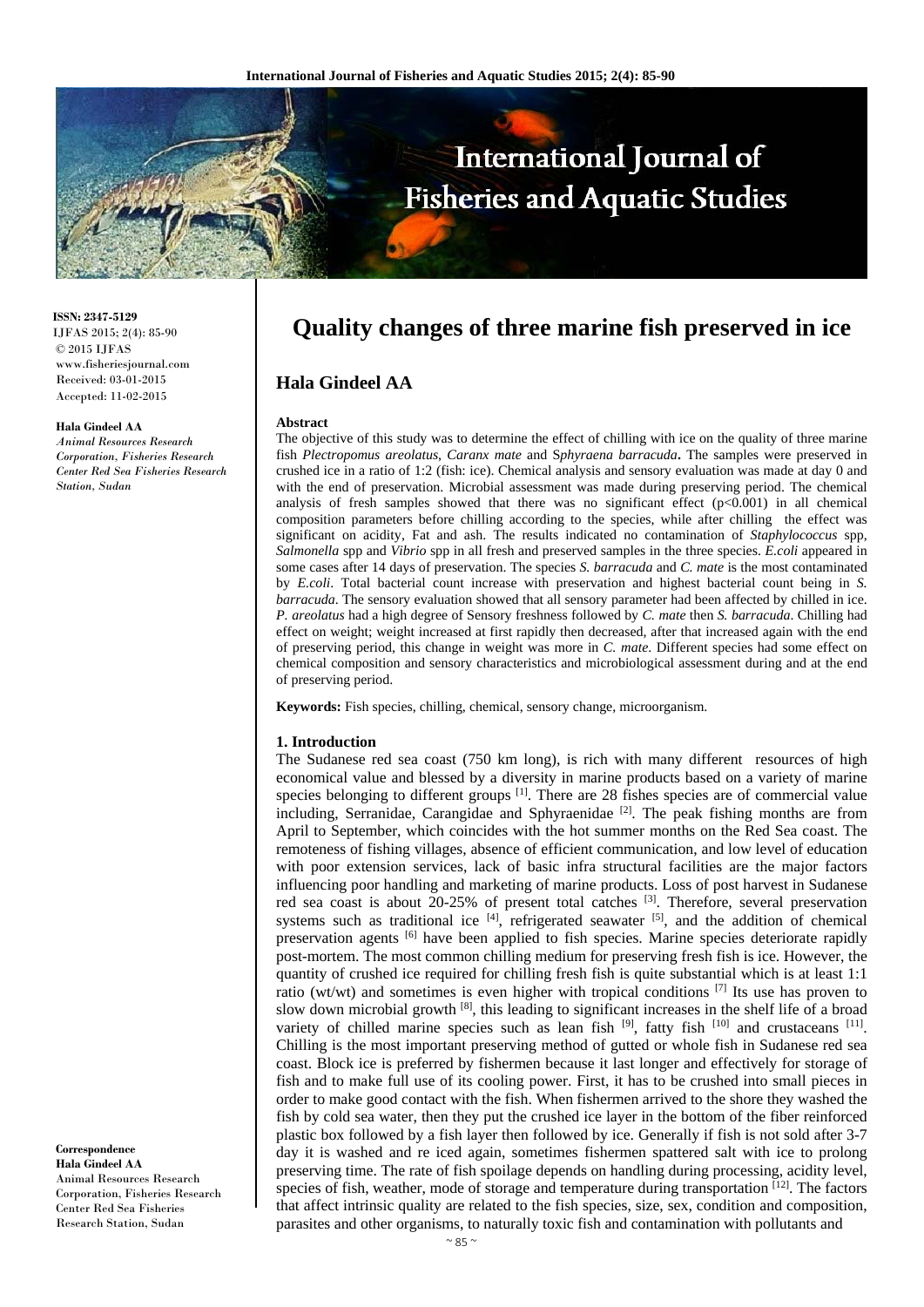occasional peculiarities [13]. White fish in crushed ice remains edible for about 15 days but ice is not effective for long preservation because melting water bring about as sort of bleaching of valuable flesh contents which are responsible for flavour, taste and became dehydrated and loses texture, It has been widely reported that fish lose some of their nitrogenous constituents including proteins during preserving in ice [14]. There are three important aspects in the quality of fish product nutritional value, safety and sensory characteristic [13]. The present work is focused on the three abundant fish species (*Plectropomus areolatus*, *Caranx mate* and S*phyraena barracuda*) from the Sudanese red sea coast. In order to know about the effect of the chilling in the quality of different species and to optimize the fish quality and to provide consumers with fish of the highest quality and safety, refrigeration and storage of the above mentioned species. Chemical analyses, microbiological and sensory on such fish were compared during preservation.

# **2. Materials and Methods**

# **2.1 Samples and Treatment**

The specimen used in this study, *Plectropomus areolatus*, *Caranx mate* and S*phyraena barracuda*. Samples were collected from Port Sudan; freshly caught fish were kept in ice boxes and transported immediately to the Red Sea Fisheries Research Station. All samples were thoroughly washed with tap water, blot dry, weighed to the nearest gm, chilled in crushed ice kept in fiber reinforced plastic boxes, with drain holes to allow the escape of melted ice. Melting ice was replaced daily with new crushed ice. The samples were preserved in crushed ice in ratio of 1:2 (fish: ice). On day 0 and with the end of preservation, the samples were weighted and then subjected to chemical analysis and sensory evaluation. Microbial assessment was made during preserving period in day 0, 7, 14, 21 and 28.

### **2.2 Chemical Analysis**

PH was measured using a pH meters (Lutron pH-206, 1930533)  $^{[15]}$ , acidity was measured by titration against 0.1N NaOH according to the methods in the literature <sup>[15]</sup>. Protein, fat, ash and moisture of fresh and chilled fish were determined according to the methods in the literature  $[16]$ .

### **2.3 Microbiological Test**

According to  $[17]$  Method was used for assessed total bacterial count and detection of the presence of *Coliform* spp.*, Salmonella* spp.*, Staphylococcus* spp.*, Vibrio* spp.

# **2.4 Sensory evaluation test**

According to  $[18]$  and quality index method  $[19]$ , fish samples were subjected to sensory evaluation by random panelist consisting of 10 persons. A score of 5to7 indicate a high quality of sensory freshness, a score of 3to 1 indicate low quality of sensory freshness, 4 indicates midst.

### **2.5 Statistical Analysis**

Statistical analyses were performed using SPSS to determine the effects of different species on physical and chemical composition (pH, acidity, moisture, ash, protein and fat) as well as sensory characteristics (slime, smell, colour, form and colour of eyes, mucus and colour of gill, skin, and firmness of flesh) for fresh and chilled fish. Confidence interval at (p<0.05) was used in all cases.

## **3. Results and Discussions**

Freshness loss in iced, whole fish depends on the species and ambient temperature  $[20]$  and  $[21]$ . Also the achievable extension of shelf life depends on species, fat content, initial microbial population, gas mixture, and most importantly, storage temperature. Moor over the choice of cooling agents and packaging methods depends on species and characteristics of the products [22]. In this study statistical analysis showed that there was no significant effect in all chemical composition parameter before chilling, however the chemical analysis of fresh samples which present in Table 1 showed that higher protein and fat content values were found in species *S. barracuda*. Species in this study distinguished as lean fish, where by the fat content was lower than  $5\%$  by weight  $[23]$ ; the identified species based on the fat content, S*. barracuda* then *C. mate* then *P. areolatus*. *P. areolatus* showed a great value in moisture. This agreed with  $[24]$  and  $[25]$  they reported that low-fat fish species have higher water content and, as a result, their flesh is whiter in color. On the other hand, there is no significant difference in protein content between species in this study. The crude protein content ranged from 70.52% (*S. barracuda*) to 65.14% (*C. mate*). Protein ratio in the studied species can be graded as S*. barracuda* (second grade) then *P. areolatus* (first grade) and *C. mate* (second grade), this indicates to that ongoing grading is not based on nutritive value, but probably on taste flavour, colour, flesh: bone ratio, appearance and consumer preference. Crude ash ranged from 4.75% in *C. mate* to 3.84 % in *P. areolatus*. These differences in chemical composition according to different species agreed with <sup>[20]</sup> who mentioned that The chemical composition of fish affected by various factors such as species, age, size, sex, stage of maturity, month of capture and genetic traits or due to starvation migration and spawning or because of external factors such as shortage of food the feed composition. The result showed that all chemical parameters decreased by chilling except pH and moisture, which increased, these results are in Table 2, agreed with  $^{[26]}$  who mentioned that according to storage period, a decline was observed in the pH values of fish species. Degradation process is carried out at first by muscle enzymes and later by microbial enzymes [27] and [28]. On the other hand  $[26]$  reported that pH value is a reliable indicator of the degree of freshness or spoilage. Also during storage, reduction in protein was corroborated with increase in TVN while low pH confirms increased putrefaction (spoilage) has been suggested to be caused by the activity mechanisms on microorganisms to alteration of cell membranes, decrease or inhibition of enzyme reactions, penetration of bacterial membranes leading to intracellular pH changes and direct changes in physio-chemical properties of proteins [29]. The highest pH value was obtained in species *P. areolatus*. In fat content reduction could have been due to oxidation and fat break down to other components [30]. Statistical analysis showed that after chilling the effect from different species were on acidity, Fat and ash. But differences between the species were not significant ( $p < 0.05$ ) in terms of pH and protein values. The composition and the amount of protein in fish varies a little from species to species the protein content for meat and for fish is roughly comparable  $[31]$ , this agreed with  $[32]$ , and  $[33]$  who recorded that the moisture contents of the fresh fish types were slightly, but not statistically different [8]. Mentioned that for each fish species, statistical analysis evidenced that the differences found in both constituents throughout the experiment should be attributed to fish-to-fish variation and not to the chilling system or storage time. The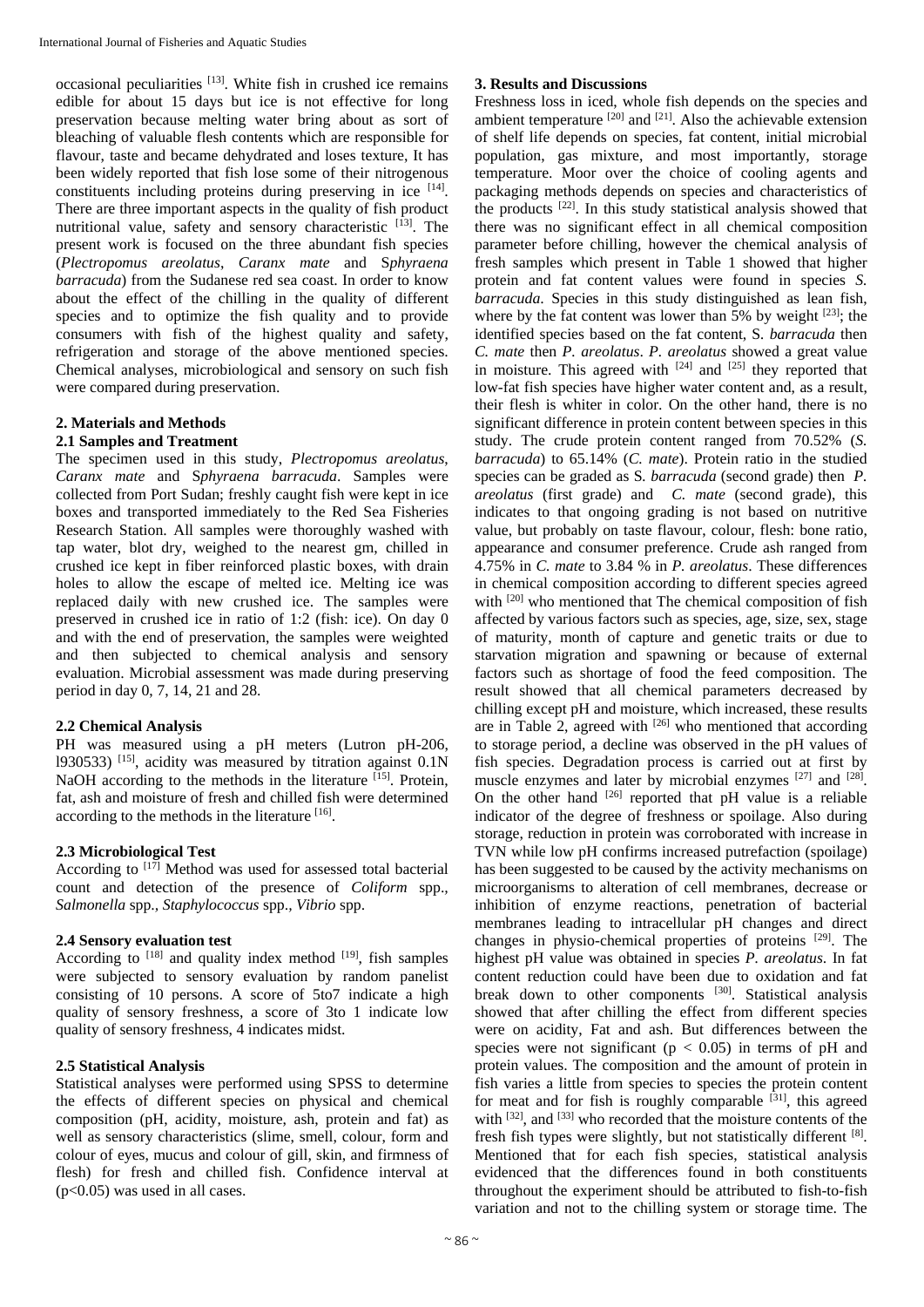results indicated no contamination of *Staphylococcus* spp, *Salmonella* spp and *Vibrio* spp in all fresh and preserved samples in the three species. *E.coli* appeared in some cases after 14 days of preservation. The species *S. barracuda* and *C. mate* is the most contaminated by *E.coli*, this agreed with the results reported by [32] they found that spoilage was faster in round fish than flat fish when they were stored in ice. Total bacterial count increase with preservation and highest bacterial count being in *S. barracuda*. These results are shown in Tables 3 and 4. Less infection by *E.coli*, was in species *P. areolatus*. The sensory evaluation, which had been made for fresh and child fish (Table5 and 6); showed that all sensory parameter (general acceptability, slime, Odour, Colour of eyes, form of eyes, mucus in gill, Colour of gill, skin, press and scales) had been affected by chilled in ice. Species had significant differences in most of sensory characteristics in the end of preservation. The assessment of the sensory evaluation quality between species, *P. areolatus* had a high degree of sensory freshness followed by *C. mate* then *S. barracuda*. There is greater difference in flavour and texture between fish species;

this was stated also by [26] that differences may be result from differences between fish species. Color, smell and taste criteria of *P. areolatus* were determined higher than other species. This leads to the resistance from *P. areolatus* the changes in the sensory characteristics at the end period of the preserving; this also what found was from the bacterial examination which clarified that other two species show higher infection by microbes. perhaps this is one of reasons which placed P*. areolatus* in grade 1 also it was excellent in eating and probably the most popular of all local fishes its flesh is white and delicate, the flesh of S*. barracuda* is fairly good but *C. mate* were rather dark flesh is not very tasty. The resulted showed that chilling had effect on weight; weight increased at first rapidly then decreased, after that increased again with the end of preserving period, this change in weight was more in *C. mate* (fig1). This in agreement with  $[34]$  who reported that fish immersed in iced gain weight at first then slowly lose weight during subsequent preserving but the gain is slow and continues for two or three weeks in some cases depending on species.

**Table 1:** Comparison of three fresh fish species (*P.areolatus*, *C. mate* and *S. barracuda*) in terms of Chemical composition (dry weight %)

| <b>Parameter</b> | P.areolatus                    | C. mate                       | S. barracuda                  |  |
|------------------|--------------------------------|-------------------------------|-------------------------------|--|
| pH               | $6.3 \pm 0.90^{\text{a}}$      | $6.615 \pm 0.4^{\text{ a}}$   | $6.54 \pm 0.40^{\text{ a}}$   |  |
| Acidity %        | $1.23 \pm 0.69$ <sup>a</sup>   | $1.61 \pm 0.65$ <sup>a</sup>  | $1.09 + 0.04$ <sup>a</sup>    |  |
| Protein %        | $69.99 + 1.94$ <sup>a</sup>    | $65.14 \pm 8.51$ <sup>a</sup> | $70.52 \pm 0.89$ <sup>a</sup> |  |
| Fat $%$          | $4.2+0.00^{\text{a}}$          | $4.2 + 0.21$ <sup>a</sup>     | $4.25 \pm 0.22$ <sup>a</sup>  |  |
| Ash $%$          | $3.84 + 1.15$ <sup>a</sup>     | $4.75 + 0.35$ <sup>a</sup>    | $4.53+0.39$ <sup>a</sup>      |  |
| Moisture %       | 79. $06 \pm 0.80$ <sup>a</sup> | $75.69 \pm 1.80^{\text{ a}}$  | $76.22 \pm 0.28$ <sup>a</sup> |  |

\*Means with similar superscript (in a row) are not statistically significantly different (p>0.05).

**Table 2:** Comparison of three fish species (*P.areolatus*, *C. mate* and *S. barracuda*) in terms of Chemical composition (% dry weight) in the end of preserving in ice

| <b>Parameter</b> | P.areolatus                   | C. mate                       | S. barracuda                   |
|------------------|-------------------------------|-------------------------------|--------------------------------|
| pH               | $6.87 \pm 0.44$ <sup>a</sup>  | 6.65 $\pm$ 0.44 $^{\rm a}$    | $6.79 \pm 0.44$ <sup>a</sup>   |
| Acidity %        | $0.79 \pm 0.20^{\text{a b}}$  | $0.99 + 0.20$ <sup>abc</sup>  | $1.27 \pm 0.20^{b c}$          |
| Crude protein %  | $52.45 \pm 0.83$ <sup>a</sup> | $52.66 \pm 0.83$ <sup>a</sup> | $54.22 \pm 0.83$ <sup>a</sup>  |
| Fat $%$          | $3.62 \pm 0.245$ <sup>a</sup> | $3.64 \pm 0.245$ <sup>a</sup> | $3.98 \pm 0.246^{\mathrm{b}}$  |
| Ash $%$          | $3.88 + 0.271$ <sup>ab</sup>  | $4.11 + 0.272$ <sup>abc</sup> | $4.33 \pm 0.272$ <sup>bc</sup> |
| Moisture %       | $79.70 \pm 5.08^{\text{a}}$   | $76.75 \pm 5.08^{\text{ a}}$  | $78.82 \pm 5.06^{\text{ a}}$   |

 \*Means with similar superscript (in a row) are not statistically significantly different (p>0.05), those with different superscript statistically significantly different (P<0.05).

| <b>Table 3:</b> Microbiological viable counts (cfu/g) for three species ( <i>P.areolatus, C. mate</i> and <i>S. barracuda</i> ) during ice |  |
|--------------------------------------------------------------------------------------------------------------------------------------------|--|
| preserving period                                                                                                                          |  |

| <b>Parameters</b> | <b>Total bacterial count</b> |                   |                     |  |
|-------------------|------------------------------|-------------------|---------------------|--|
| preserving period | P. areolatus                 | C. mate           | S. barracuda        |  |
| 0day              | $3x10^3$                     | 2x10 <sup>3</sup> | $4x10^3$            |  |
| 7day              | $2.5x10^3$                   | $1.5x10^3$        | 1x10 <sup>4</sup>   |  |
| $14$ day          | $2.6 \times 10^3$            | $5.5x10^3$        | 1.5x10 <sup>4</sup> |  |
| $21$ day          | 1.2x10 <sup>4</sup>          | $1.6x10^3$        | $6.4 \times 10^{4}$ |  |
| 28 day            | 1.5x10 <sup>4</sup>          | $2.3x10^4$        | $8.6 \times 10^{4}$ |  |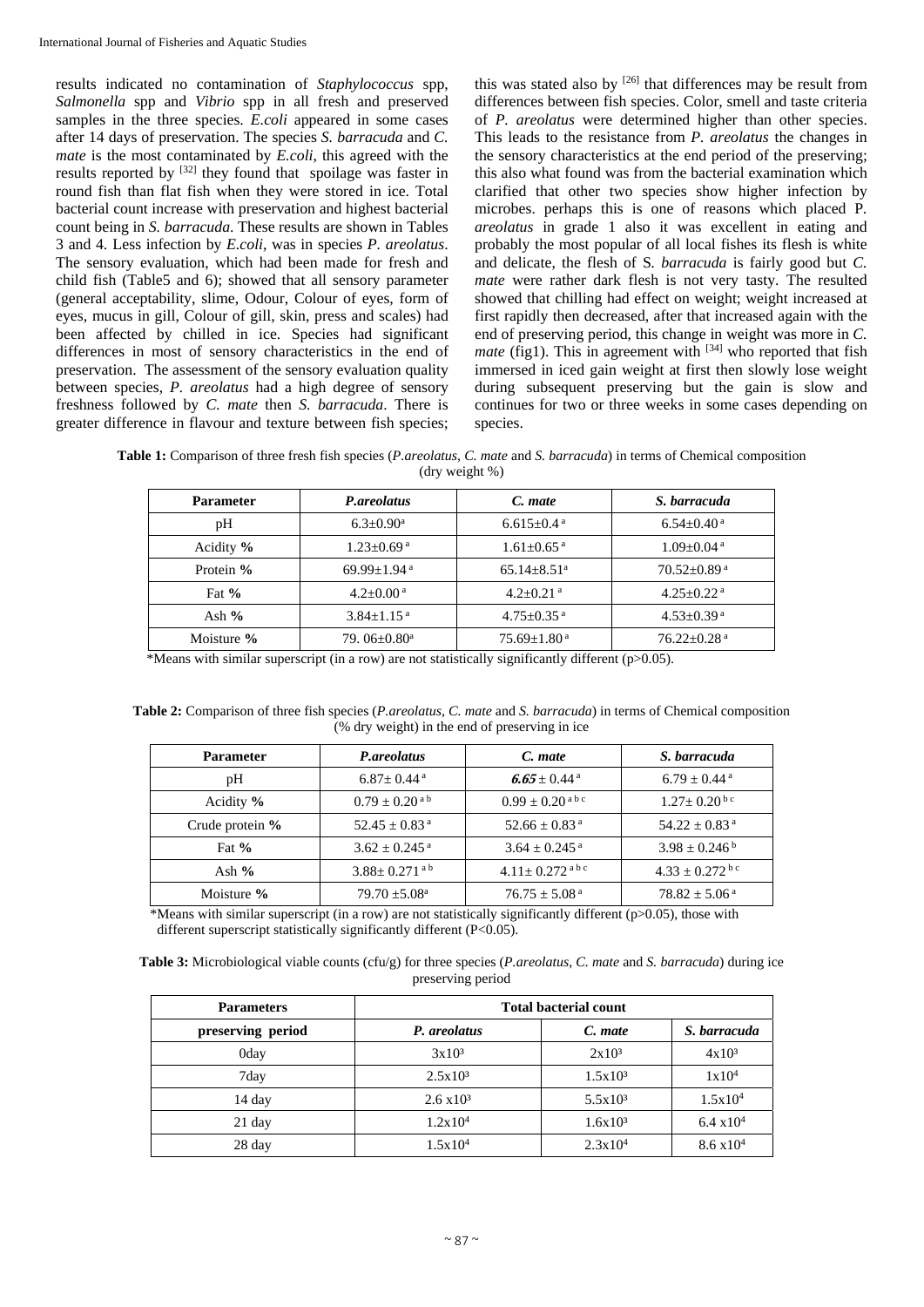| Table 4: Microbiological detection Salmonella spp, Staph spp, Vibrio spp and Coli form spp for three species |
|--------------------------------------------------------------------------------------------------------------|
| ( <i>P.areolatus, C. mate and S. barracuda</i> ) during ice preserving period                                |

| <b>Parameters</b> | Coli form Spp |         |              |              | Salmonella, Staphylococcus and Vibrio spp |              |  |
|-------------------|---------------|---------|--------------|--------------|-------------------------------------------|--------------|--|
| preserving period | P. areolatus  | C. mate | S. barracuda | P. areolatus | C. mate                                   | S. barracuda |  |
| 0day              | -ve           | -ve     | -ve          | -ve          | -ve                                       | -ve          |  |
| 7day              | -ve           | -ve     | -ve          | -ve          | -ve                                       | -ve          |  |
| 14 day            | -ve           | -ve     | $+ve$        | -ve          | -ve                                       | -ve          |  |
| $21$ day          | -ve           | $+ve$   | $+ve$        | -ve          | -ve                                       | -ve          |  |
| 28 day            | $+ve$         | $+ve$   | $+ve$        | -ve          | -ve                                       | -ve          |  |

\* (+ve) Positive

\* (-ve) Negative

**Table 5:** Comparison of three fresh fish species (*P.areolatus*, *C. mate* and *S. barracuda*) in terms of sensory evaluation

| <b>Parameters</b> | P.areolatus               | C. mate                   | S. barracuda               |
|-------------------|---------------------------|---------------------------|----------------------------|
| acceptability     | $7 \pm 0.01$ <sup>a</sup> | $6 \pm 1.02$ <sup>a</sup> | $6 \pm 1.02$ <sup>a</sup>  |
| Slime             | $7 \pm 0.02$ <sup>a</sup> | $5 \pm 1.02^{\mathrm{b}}$ | $7 \pm 0.01$ <sup>a</sup>  |
| Odor and smell    | $7 + 0.31$ <sup>a</sup>   | $7\pm0.02$ <sup>a</sup>   | $7 \pm 0.21$ <sup>a</sup>  |
| Color of eye      | $7 \pm 0.02^{\text{a}}$   | $6 \pm 1.03$ <sup>a</sup> | $7 \pm 0.11$ <sup>a</sup>  |
| Form of eye       | $7 \pm 0.04$ <sup>a</sup> | $4 \pm 1.08^{\text{b}}$   | $6 \pm 0.56^{\rm a}$       |
| Color of gill     | $7\pm0.04$ <sup>a</sup>   | $5 \pm 1.04^{\mathrm{b}}$ | $6\pm0.81$ <sup>ab</sup>   |
| Mucus in gill     | $7 \pm 0.02^{\text{a}}$   | $5 \pm 1.02^{\mathrm{b}}$ | $7 \pm 0.42^{\text{a}}$    |
| <b>Skin</b>       | $7 \pm 0.02$ <sup>a</sup> | $5 \pm 2.01^{\mathrm{b}}$ | $7 \pm 0.48^{\rm a}$       |
| flesh             | $7 \pm 0.03^{\rm a}$      | $5 \pm 1.05^{\mathrm{b}}$ | $6 \pm 0.05$ <sup>ab</sup> |
| finger Pressed    | $7 \pm 0.00^{\text{ a}}$  | $5 \pm 1.23$ <sup>b</sup> | $5 + 1.52^b$               |
| Scale             | $7 \pm 0.01^{\text{a}}$   | $6 \pm 1.22^a$            | $7 \pm 0.11$ <sup>a</sup>  |

 \*Means with similar superscript (in a row) are not statistically significantly different (p>0.05), those with different superscript statistically significantly different (P<0.05).

| <b>Table 6:</b> Comparison of three fish species ( <i>P.areolatus, C. mate</i> and <i>S. barracuda</i> ) in terms of sensory evaluation |  |
|-----------------------------------------------------------------------------------------------------------------------------------------|--|
| in the end of preserving in ice                                                                                                         |  |

| <b>Parameters</b> | P.areolatus<br>C. mate        |                                | S. barracuda                    |  |
|-------------------|-------------------------------|--------------------------------|---------------------------------|--|
| acceptability     | $4.94 \pm 1.39$ <sup>a</sup>  | $4.72 \pm 1.23$ <sup>a</sup>   | $4.14 \pm 1.41^b$               |  |
| Slime             | $4.55 \pm 1.55^{\text{a}}$    | $4.27 \pm 1.38$ <sup>a</sup>   | $4.11 \pm 1.39^{\text{a}}$      |  |
| Odor and smell    | $4.83 \pm 1.43$ <sup>a</sup>  | $4.59 \pm 1.29^{\mathrm{b}}$   | $3.89 \pm 1.43$ <sup>c</sup>    |  |
| Color of eye      | $4.07 \pm 1.69$ <sup>ab</sup> | $4.11 \pm 1.45$ <sup>abc</sup> | $3.46 \pm 1.62^{b}$             |  |
| Form of eye       | $4.42 \pm 1.70$ <sup>ab</sup> | $4.01 \pm 1.55$ abc            | $3.39 \pm 1.53$ bc              |  |
| Color of gill     | $4.04 \pm 1.69$ <sup>a</sup>  | $3.56 \pm 1.36^{\text{ a}}$    | $3.71 \pm 1.40^{\text{a}}$      |  |
| Mucus in gill     | $4.15 \pm 1.59$ <sup>a</sup>  | $3.8 \pm 1.44$ <sup>a</sup>    | $3.83 \pm 1.56$ <sup>a</sup>    |  |
| Skin              | $4.53 \pm 1.66$ <sup>ab</sup> | $4.37 \pm 1.32$ <sup>abc</sup> | 3.89 $\pm$ 1.44 $\frac{6}{3}$ c |  |
| flesh             | $4.3 \pm 1.58$ <sup>a</sup>   | $4.16 \pm 1.26$ <sup>a</sup>   | $3.67 \pm 1.58^{\mathrm{b}}$    |  |
| finger Pressed    | $4.12 \pm 1.41$ <sup>a</sup>  | $4.2 \pm 1.19^{\text{a}}$      | $3.83 \pm 1.58$ <sup>a</sup>    |  |
| Scale             | $4.37 \pm 1.65$ <sup>a</sup>  | $4.21 \pm 1.45$ <sup>a</sup>   | 3.91 $\pm$ 1.47 <sup>a</sup>    |  |

 \*Means with similar superscript (in a row) are not statistically significantly different (p>0.05), those with different superscript statistically significantly different (P<0.05).

\*(Unacceptable (1), Very Bad ( 2), Bad (3), Acceptable (4), Good(5), Very Good (6) And Excellent (7)).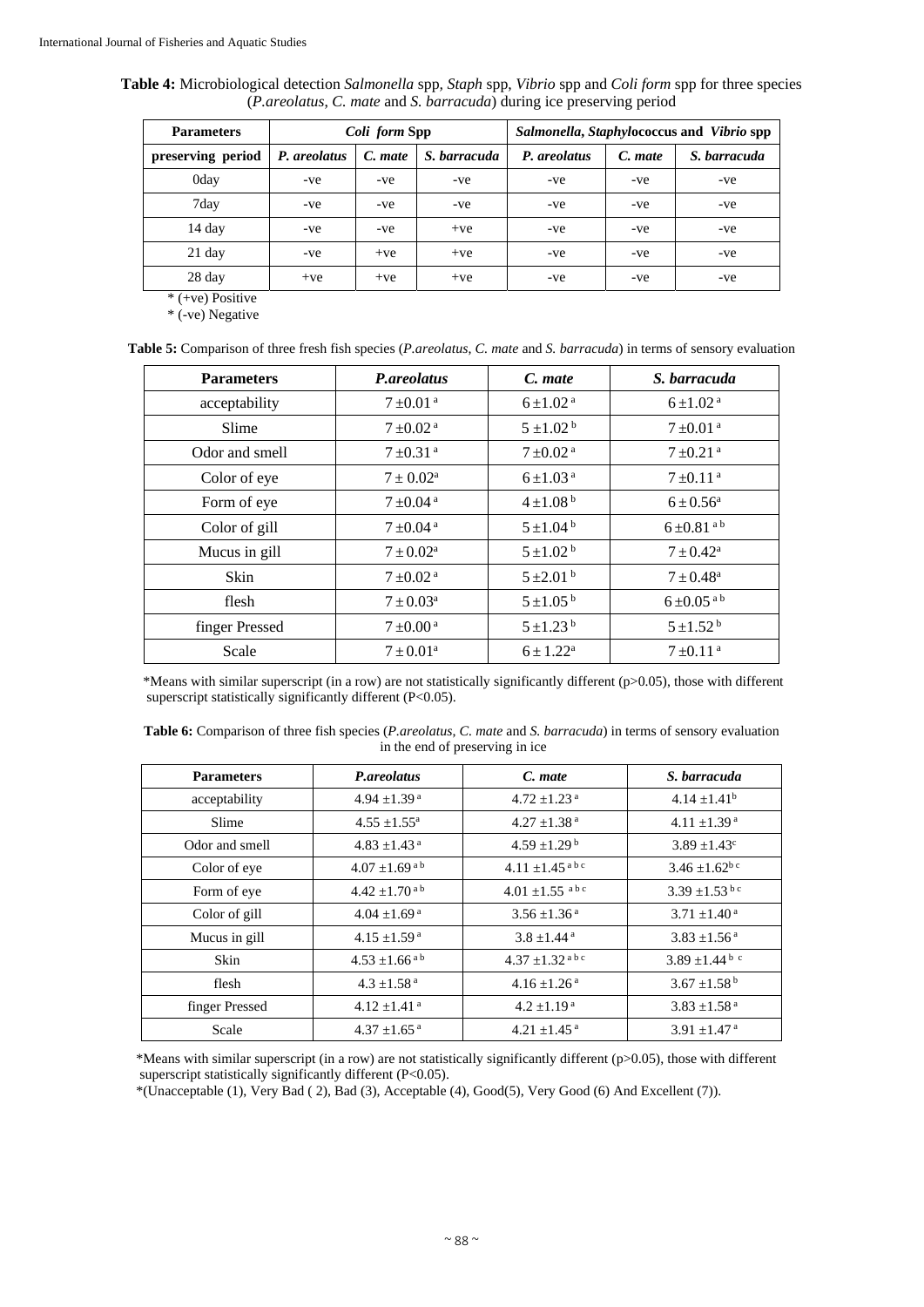

**Fig 1:** Change in weight of three fish species (*P.areolatus*, *C. mate* and *S. barracuda*) during ice preserving period.

### **4. Conclusions**

Different species had some effect on chemical composition and sensory characteristics during and at the end of preserving period. The results indicated no contamination of *Staphylococcus* spp, *Salmonella* spp and *Vibrio* spp in the three species. *Plectropomus areolatuses* was the best in sensory characteristics, with less infection by *E. coli* and lower total count of microbes. S*phyraena barracuda* had a low degree of sensory characteristics and highest value in the chemical composition*.* 

# **5. Acknowledgements**

The author wish to thank the staff of the Red Sea Fisheries Research Station, staff of Marine Fisheries Department, both faculties of Marine Science and Faculty of Sciences in Red Sea University, Sudanese Standards and Metrology Organization in Red Sea State and Company of Gum Arabic in Red Sea State for the help I have received. This work was supported by Animal Resources Research Corporation.

## **6. References**

- 1. Khalid IH, Nichols P, Fried HK, Mishrigi S, Ahmed B, Ali FA *et al.* Status of the Living Marine Resources in the Red Sea and Gulf of Aden region and their management. Final Report, 2000.
- 2. EL Awad NA, Some characteristics of trawling fishery in Sudanese Red Sea coast. Ph. D. Athesis, Sudan Acaemy of Sciences, 2009.
- 3. Mishrigi YS, Ali MS and Abdalla AA, Identification study for Sudan Red sea fisheries, Ministry of Economic Planning and Investment Project. Report, 1993.
- 4. Nunes M, Batista I and Morâo de Campos R, Physical, Chemical and Sensory analysis of sardine (*Sardina pilchardus*) stored in ice, Journal of the Science of Food and Agriculture 1992; 59:37-43.
- 5. Kraus L. Refrigerated sea water treatment of herring and mackerel for human consumption. In J. Burt, R. Hardy, & K. Whittle (Eds.), Pelagic fish*,* the resource and its exploitation Aberdeen, Scotland, UK: Fishing News

Books, 1992, 73-81.

- 6. Hwang K and Regenstein J, Hydrolysis and oxidation of mackerel (*Scomber scombrus*) mince lipids with NaOCl and NaF treatments, Journal of Aquatic Food Production and Technology 1995; 4:19-30.
- 7. Lima dos Santos CAM, James D, Teutscher F, Guidelines for chilled fish storage Experiment. FAO Fisheries Technical Paper 1981; 210:17-22.
- 8. Barros-Velázquez J, José M, Gallardo PC, Santiago PA. Enhanced quality and safety during on-board chilled storage of fish species captured in the Grand Sole North Atlantic fishing bank 2008; 106(2):493-500.
- 9. Rodríguez Ó, Barros-Velázquez J, Piñeiro C, Gallardo J, Aubourg S. Effects of storage in slurry ice on the microbial, chemical and sensory quality and on the shelf life of farmed turbot (Psetta maxima), Food Chemistry 2006; 95:270-278.
- 10. Campos C, Rodríguez Ó, Losada V, Aubourg S, Barros-Velázquez J. Effects of storage in ozonised slurry ice on the sensory and microbial quality of sardine (*Sardina pilchardus*). International Journal of Food Microbiology 2005; 103:121-130.
- 11. Huidobro A, López-Caballero M, Mendes R. Onboard processing of deepwater pink shrimp (*Parapenaeus longirostris*) with liquid ice: Effect on quality. European Food Research Technology 2002; 214:469-475.
- 12. Clucas IJ. Fish handling, processing and preservation in the Tropics, Report of the Tropical Products Institute, London 1982; 144(2), 145.
- 13. Ababouch L. Preservation techniques, Fish Utilization and Marketing Service, Food and Agriculture organization (FAO), AFisheries Technical Paper, 2005, 1.
- 14. Shammi QJ, Bhatnagar S. Applied Fisheries, published by Updesh Purohit for Agobios, ISB NO 81-7754-114.5, 2002, India.
- 15. Ronald SK. Pearson's composition and analysis of foods, long man scientific and technical, Ninth edition, 1990.
- 16. AOAC Official Method Of Analysis, Thomas H, Marleen M, Fish and other marine product ,Washington,1990.